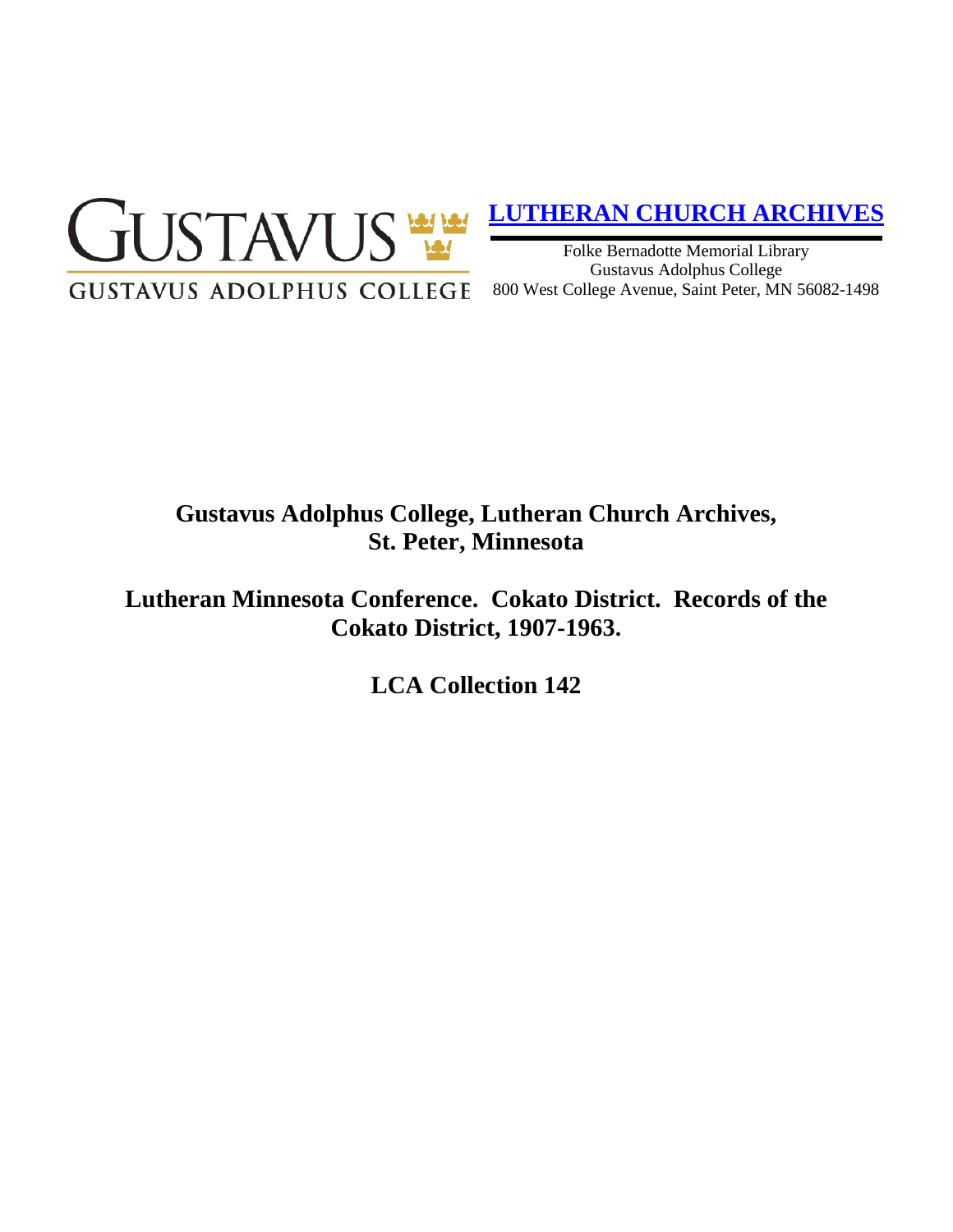**Lutheran Minnesota Conference. Cokato District. Records of the Cokato District, 1907- 1963. LCA Collection 142. 1 Hollinger box.**

### **ABSTRACT:**

The Cokato District collection contains minutes from district meetings and financial records. The Cokato District of the Lutheran Minnesota Conference of the Augustana Synod was located in South-Central Minnesota. The District included parts of Carver, Hennepin, McLeod, Meeker, Stearns, and Wright counties. The Cokato District was formed in 1907 when the Pacific District was divided in half. The other half became the Willmar District. Some materials are in Swedish.



#### **RESTRICTIONS:**

There are no restrictions on the use of this collection for research purposes. The researcher assumes full responsibility for observing all copyright, property, and libel laws as they apply.

Researchers must use collection in accordance with the policies of the Lutheran Church Archives, the Folke Bernadotte Memorial Library, and Gustavus Adolphus College.

### **COLLECTION CITATION:**

Lutheran Minnesota Conference. Cokato District. Records of the Cokato District, 1907-1963. LCA Collection 142. Gustavus Adolphus College, Lutheran Church Archives, St. Peter, Minnesota.

### **PROCESSED BY:**

Adrianna Darden processed this collection and developed the finding aid during January 2013.

### **RELATED COLLECTIONS IN THE ARCHIVES:**

Lutheran Minnesota Conference. Pacific District. Minutes of the Pacific District, 1873- 1907. LCA Collection 156.

### *(For information about specific congregations within the district)*

Augustana Synod, Minnesota Conference Congregations. Microfilm Reels of Minnesota Conference Congregations, Augustana Synod, Various Dates. LCA Collection 14.

Compilation Collections of Church Congregations in the Minnesota Synod, Red River Valley Synod, and Northwest Synod, 1842-2008. LCA Collection 16.